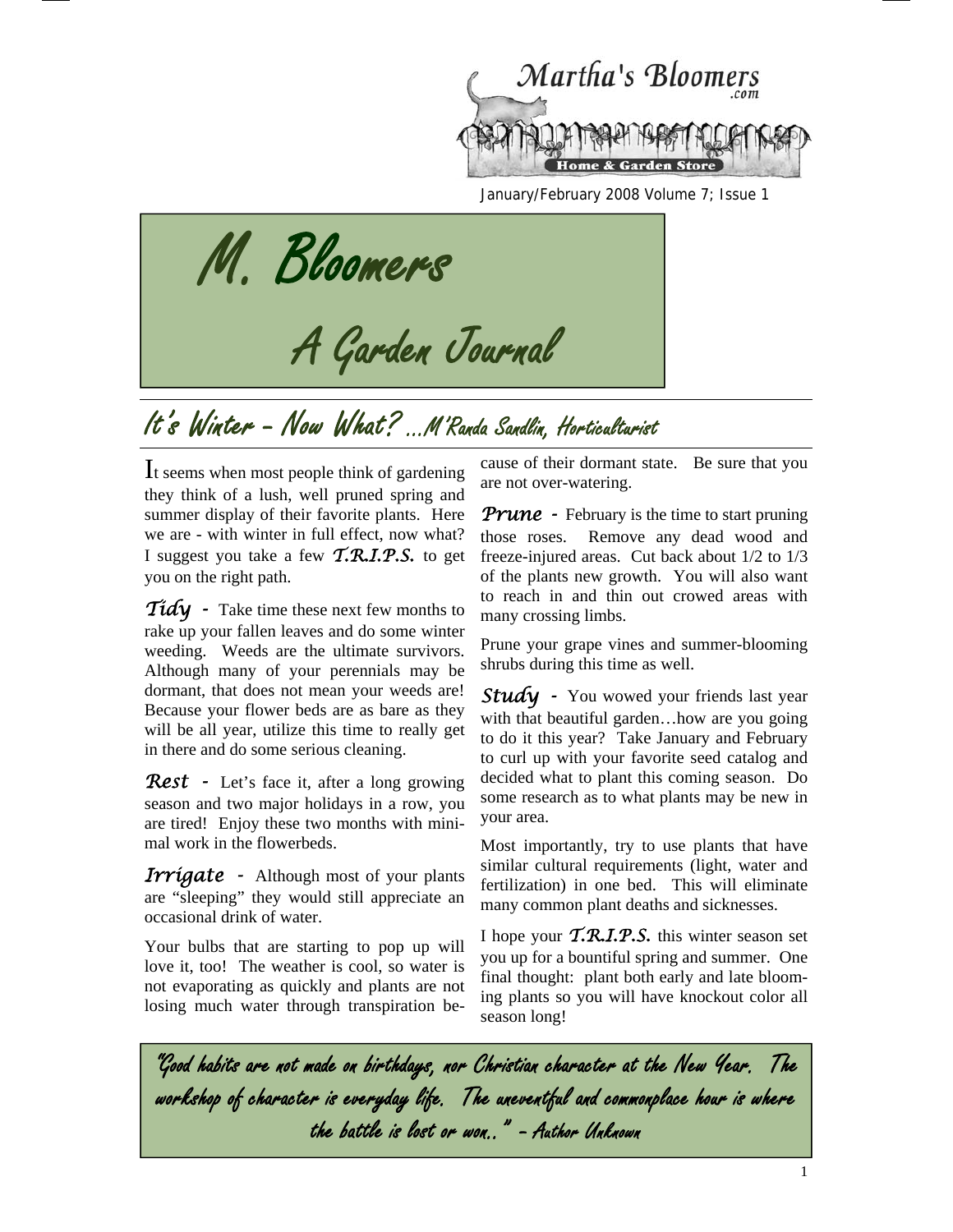# Corn Gluten Meal ...Sharon Murry, Staff

 $\overline{A}$  natural by-product of the wet corn milling process, corn gluten meal should not be confused with corn meal. It is regularly used in cattle, dog, fish, poultry and other animal feed because of its high protein content.

Corn gluten meal was discovered by Dr. Nick Christians of Iowa State University in the 1980's and a patent issued in 1991, that corn gluten meal may be used as a natural non-toxic pre-emergent herbicide. In our area, it can be applied in late February and March.

Used on lawns, corn gluten meal helps to reduce the establishment of dandelions, crabgrass, grass burrs and many other troublesome annual weeds. It works on seeds, not on established plants. It inhibits seed germination by drying out a seed as soon as it cracks open to sprout. It does not kill the existing weed; rather it keeps the weeds seeds from further germination. However, tests have shown that if corn gluten is applied regularly, in the spring and fall, dandelion infestations have been reduced by 100% in a period of four years.

It is also a powerful natural fertilizer and will create large healthy weeds if you apply it

at the wrong time. The key is to apply the corn gluten meal before the weeds germinate. Broadcast it at a rate of 20 lbs. per 1000 sq ft. on your lawn. As a plant food, corn gluten has an N-P-K ratio of 9-1-0 or 10% nitrogen by weight.

Your vegetable garden can benefit, too. Applied to vegetable gardens after your vegetable seeds are up, have true leaves and well established plant roots, corn gluten meal acts as a fertilizer and weed control agent. The treatment will last 5-6 weeks. After this time seeds can be planted in the treated areas without being affected.

It is a good general fertilizer and weed control product around well established vegetables, flowers, fruit trees and shrubs. Corn gluten releases nutrients into the soil over a long period of time and results improve with repeated use. It will not work until wetted, so wet it down using a fine soft spray after applying. Consider it a natural "weed and feed". You may also use the same treatment on your lawn in early October or 4-5 weeks before cool season weeds emerge.

 $\mathbf S$ o as we're all trying to think more "green" consider trying corn gluten meal in your garden this spring and reap the benefits!

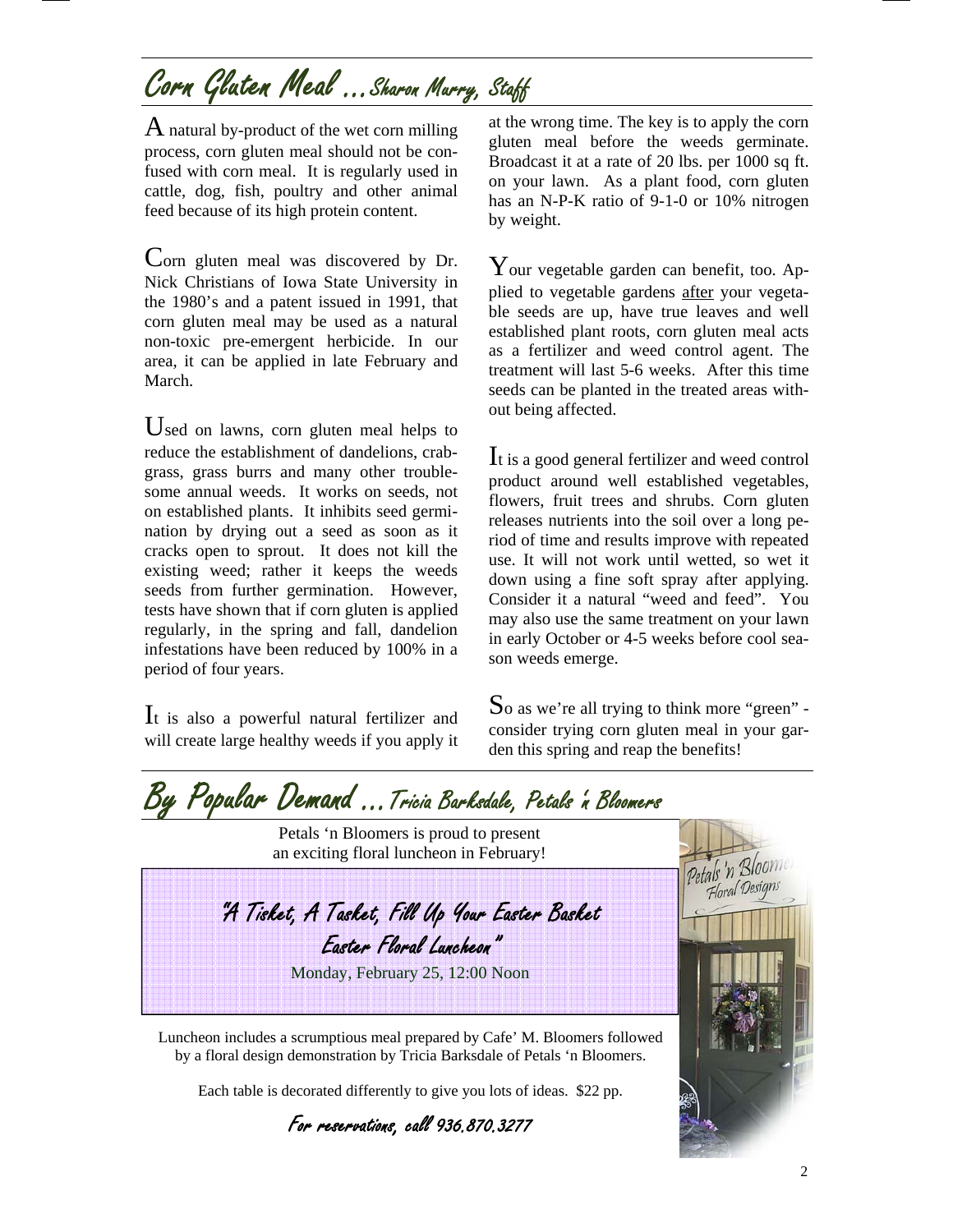## My Newest Passion: Blue Plumbago …M'Randa Sandlin, Horticulturist

Here at Martha's Bloomers we have carried blue **plumbago** for some time, but a recent trip to Central Florida allowed me to see these exuberant evergreens in a new light.

I have always thought of blue **plumbago** as a beautiful, free-form shrub that should be planted as a flowerbed's filler. Boy, was I wrong!! Not only had they used them as a filler plant, but as a focal point, formal shrub, mass planting, border and climbing vine. Upon some research into this versatile beauty, I discovered that it handles regular pruning like a champ and is deer resistant.

Now, before you get too excited and plant this guy everywhere, allow me to give you some of its cultural requirements to see if it is an appropriate plant for your landscape.

*Cold Hardiness:* Blue **plumbago** is hardy as a summer annual starting in Zone 6a, an herbaceous perennial beginning in Zone 8b and a woody shrub in Zones 10 and 11.

**Sun:** As a general statement, full sun to partial shade is required. To be more specific, full sun will lead to dense growth and partial shade will give you a more open growth form.

*Soil:* Blue **plumbago** does best in rich, well



drained soils with a pH from about 6.2 to 7.5. Although it will tolerate less fertile soils, it will become chlorotic (yellow) and will need nitrogen and manganese supplementation. Nitrogen and manganese can be found in any general fertilizer. Blue plumbago will not tolerate poorly drained, dense textured soils. This also means do not over water!!

Central Texas ranges from Zones 8a to 9a, so choose appropriate placement in a semiprotected area. We also have a large range of soil pH and texture, so be sure to do some research before you place this plant in your landscape. Do note that blue **plumbago** is tolerant of a planter life on your patio providing that you fertilize it once a month and do not over water.



Enchanted Evening Dinner Thursday, Feb. 14, 6 pm. \$23.99 pp

Choice of Soup or Salad - Tomato Bisque, French Onion Soup, Caesar Salad, Spinach Orange Salad, Garden Salad or Bleu Cheese and Apple Salad

> Choice of - Roast Beef Au Jus with a Horseradish Sauce, Garlic Mashed Potatoes and Roasted Vegetables or

Lemon & Herb Crusted Halibut, Vegetable Rice Pilaf and Steamed Squash or

> Baked Chicken with Artichokes and Mushrooms, Vegetable Rice Pilaf and Fresh Garlic Green Beans

Dessert Selection Triple Chocolate Cheesecake, NY Style Cheesecake with a Sauce Selection, Chocolate Truffle Pyramid, Bourbon Pecan Pie

Valentine Tea Sunday, Feb. 10 from 2 pm - 4 pm.  $$15$  pp

Deviled Ham Toast Egg Salad and Dill Tea Sandwiches Cranberry Chicken Salad Sandwiches Blueberry Scones, Apple Cinnamon Scones and Raspberry White Chocolate Scones Apple Streusel Cake Chocolate Brownie Bites Strawberry Shortcakes

For tea, luncheon & dinner reservations confirmed by credit card, call Café M. Bloomers at (936) 870-3277.